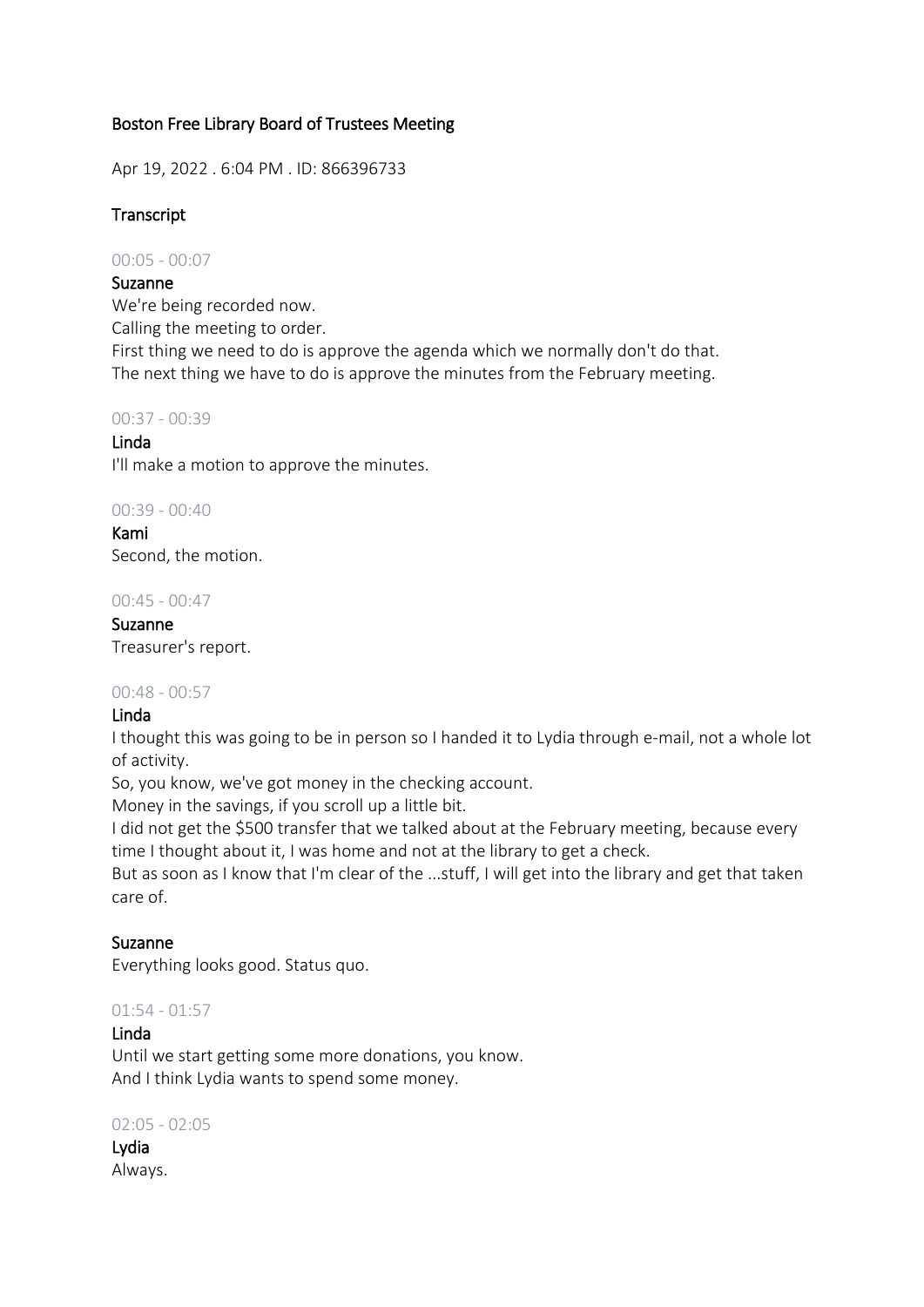#### $02:11 - 02:15$

Suzanne I need a motion to accept the treasurer's report.

### $02:16 - 02:18$

Kami I can make a motion to accept the report.

#### 02:18 - 02:20

Suzanne Ok, I guess I'll second it.

02:20 - 02:21

Suzanne Matt, are you there?

### 02:22 - 02:23

Matt Boyle I am here.

#### 02:24 - 02:24

Matt Boyle Sorry, I'm late.

#### 02:26 - 02:30

Suzanne Can you second Kami's motion to accept the Treasurer's report?

## 02:32 - 02:32

Matt Boyle Yeah. Sure.

#### 02:33 - 02:33

Suzanne

Ok. Now, we turn it over to the director.

#### 02:41 - 02:43

## Lydia

Ok, I'm going to get to the right screen here. So, the contract balance is \$7370. These are the checks that were written since the last meeting. The only one out of the ordinary here is the Vacinek \$250 repair on the roof vent.

We had some wind, and it took off one of the spinning vents, just knocked it over. And so Vacinek was able to get here pretty quickly and fix it in the pouring rain.

As of pay period six, which is still really early in the year, we are projected to be well within the personnel budget, but the calculation changes throughout the year, staffing levels vary and holidays and vacation influence the projections.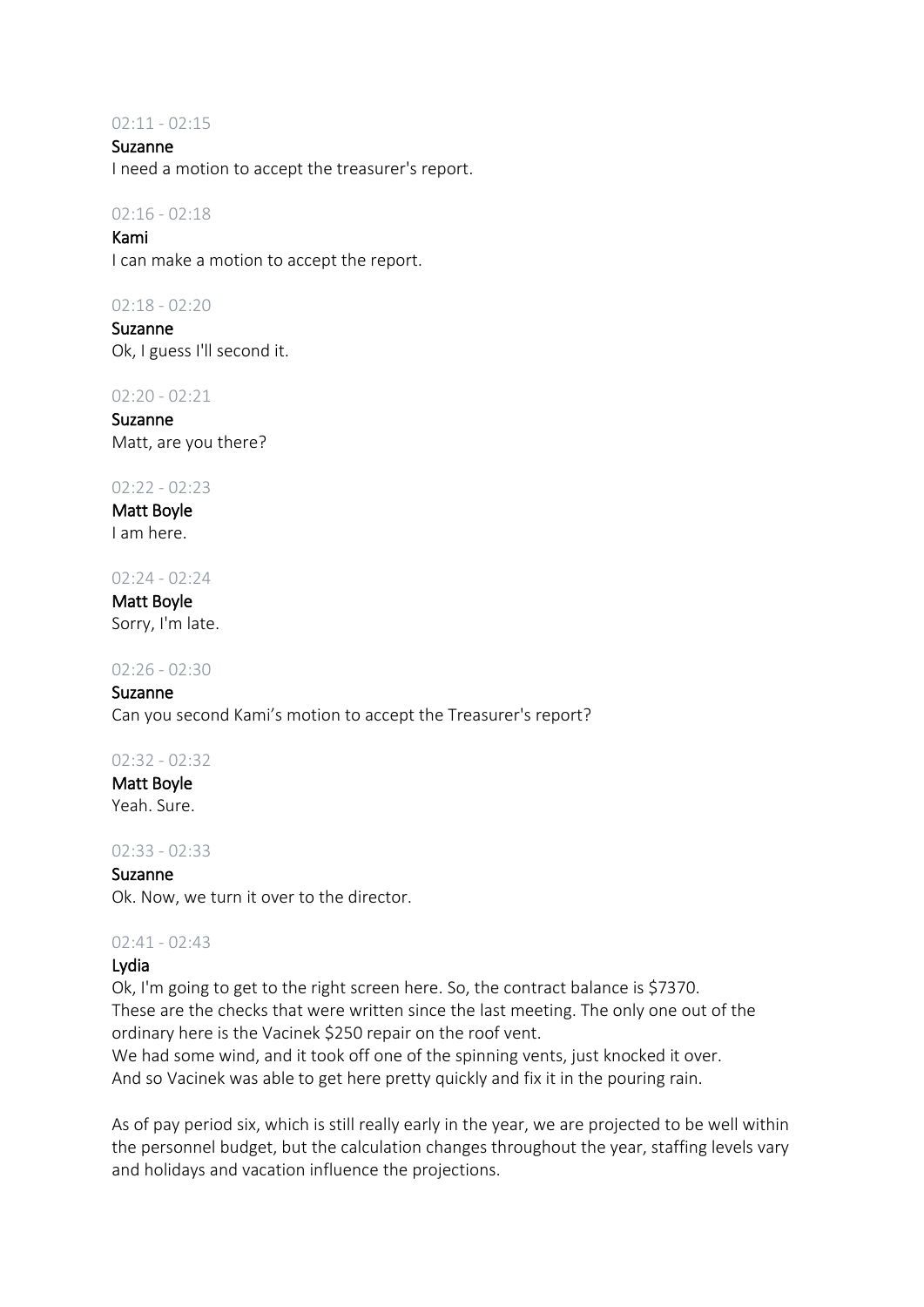So, the big thing for today, the state report has been completed and submitted with help from Central from the Business Office and Angela. But the Board has to pass a resolution to accept the state report.

So we always do it after the fact, because of when our meetings fall. The report has already been submitted.

But we still need to pass a resolution to accept that.

## $03.59 - 04.01$

## Suzanne

Well, let's do that now while we're thinking of it.

04:02 - 04:04

## Linda

I'll make a motion, we accept this date report.

04:05 - 04:06

Suzanne And second.

04:06 - 04:08

Kami I'll second.

04:08 - 04:11

Suzanne And all in favor, aye.

## 04:28 - 04:29

## Lydia

So that will be Resolution 2022 – 02. I will need Cathy to come in and sign that, because it has to be signed by the Secretary.

## 04:41 - 04:42

## Matt Boyle

Do you need anybody else to sign it?

## 04:43 - 04:44

## Lydia

No. So the resolution actually looks like this this is just the form that they send us through Central.

So then we're on to the annual report which comes out of the state report.

This is what we send out a membership.

I basically stuck with the same format, just some different color options.

Suzanne already said she didn't like the pink, but I don't think I can print this much ink, anyways. This is the basic format, so it'll still be the tri fold.

This is probably what we'll end up going with, just a little bit more subtle and to print this off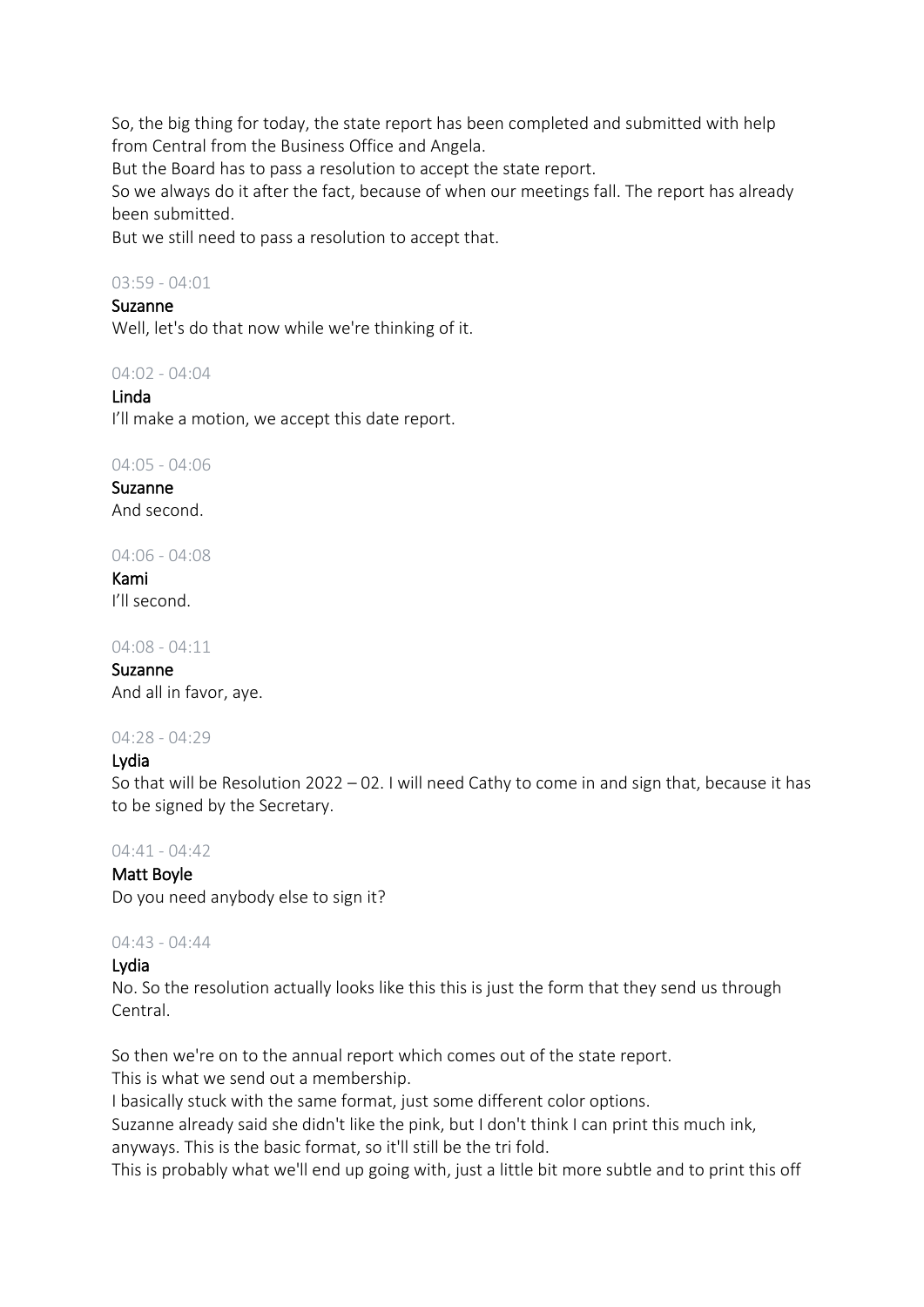on an ivory colored paper.

The front of the annual report to the community, the back panel would have the address, phone number, e-mail, website. Unfortunately, the website address is fairly long, but that's just what it is. And the hours.

And then this little panel here has our 2021 statistics. I added this to show some idea of increase over 2020.

And then the information here; has a list of the things that we lend out, information on the summer fundraiser, or some of the ongoing programs. I didn't put specific dates on these. But I wanted to give an idea of some of the things that would be ongoing over the summer and then our membership form.

So I put in this little blurb here about contributions from members.

I kept everything else, the same one. So I don't know if we want to change anything on it.

06:58 - 06:59

Suzanne I'm good with it.

06:59 - 07:00

Suzanne Anybody else?

07:01 - 07:02

Linda Looks good to me.

07:06 - 07:08

Lydia Do you think the color scheme is OK to stick with that one?

07:19 - 07:20

Linda I think it is fine.

07:23 - 07:24

Lydia It'll look a little bit better on colored paper.

 $07:27 - 07:32$ 

Linda Have you confirmed the Lions Shelter?

## 07:33 - 07:37

Lydia Yes, yes, which I'll get to more details in just a second here.

Do we want to do the same format? Mail it out to everybody on our mailing list.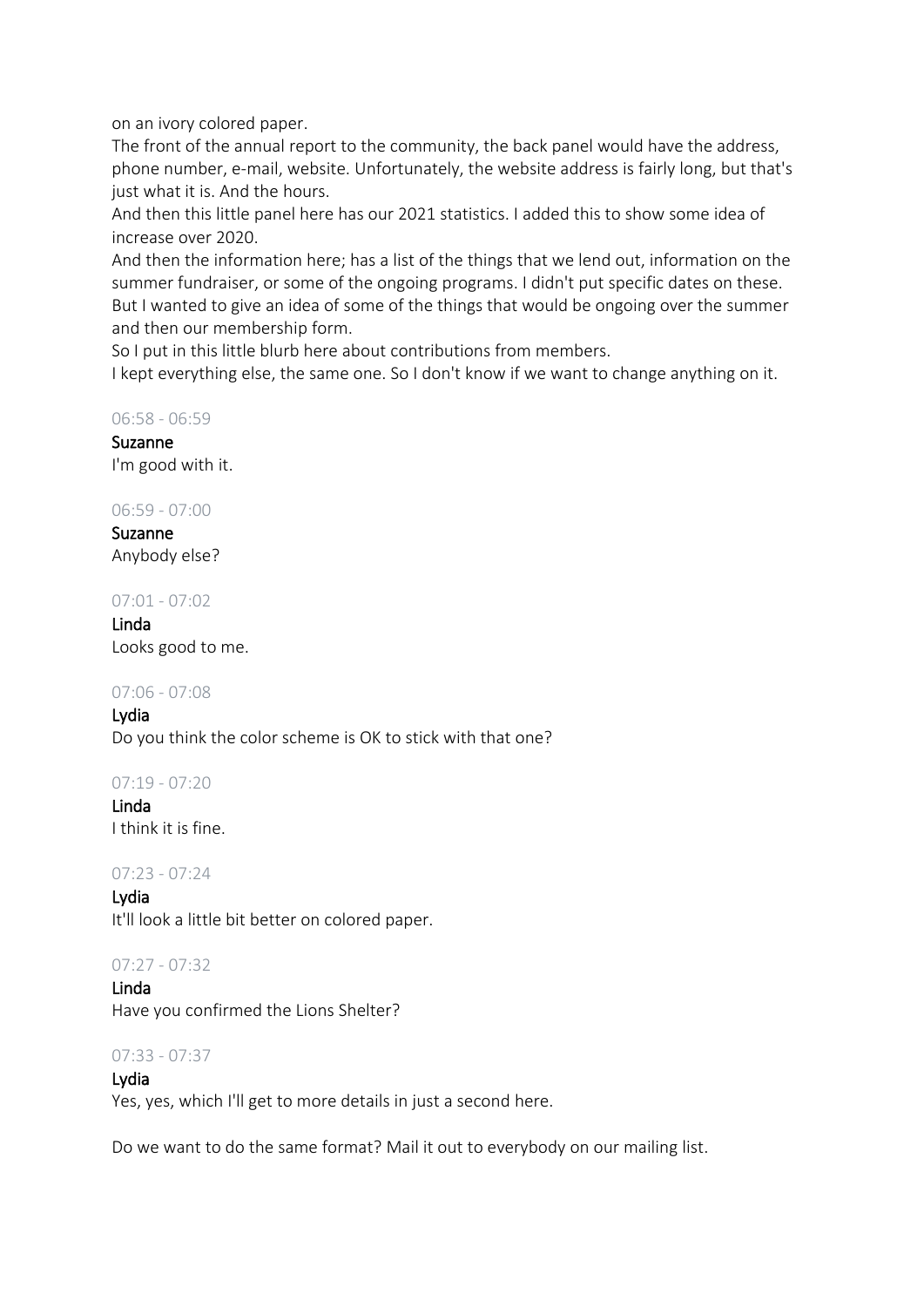## 07:52 - 07:52

## Suzanne

I think so.

## 07:54 - 07:55

## Lydia

So, obviously the money for the stamps will come out of the Association Account and that's good with everybody?

### 08:04 - 08:04

#### Matt Boyle

Yes.

## 08:05 - 08:10

## Lydia

Ok, I can also send a digital copy to the e-mail list. A lot of those will be duplicates, but some people look at one thing and the other.

### 08:15 - 08:15

## Linda

Yeah.

#### 08:18 - 08:21

### Lydia

The only edit that I was going to do on it that I didn't get done yet, is that under in this section, here in the middle, I would just put the Facebook info, I'm not going to do the banner.

#### 08:44 - 08:46

Suzanne Are you done presenting the Annual Report?

08:47 - 08:50

# Lydia

Yes, unless there's anything anybody wants to see again.

## 08:51 - 08:53

Suzanne Because we need to vote on it that. So, if everybody's happy with it, can we have a motion?

#### 09:01 - 09:06

Linda I will make a motion that we accept the annual report to the community.

#### 09:08 - 09:08

## Matt Boyle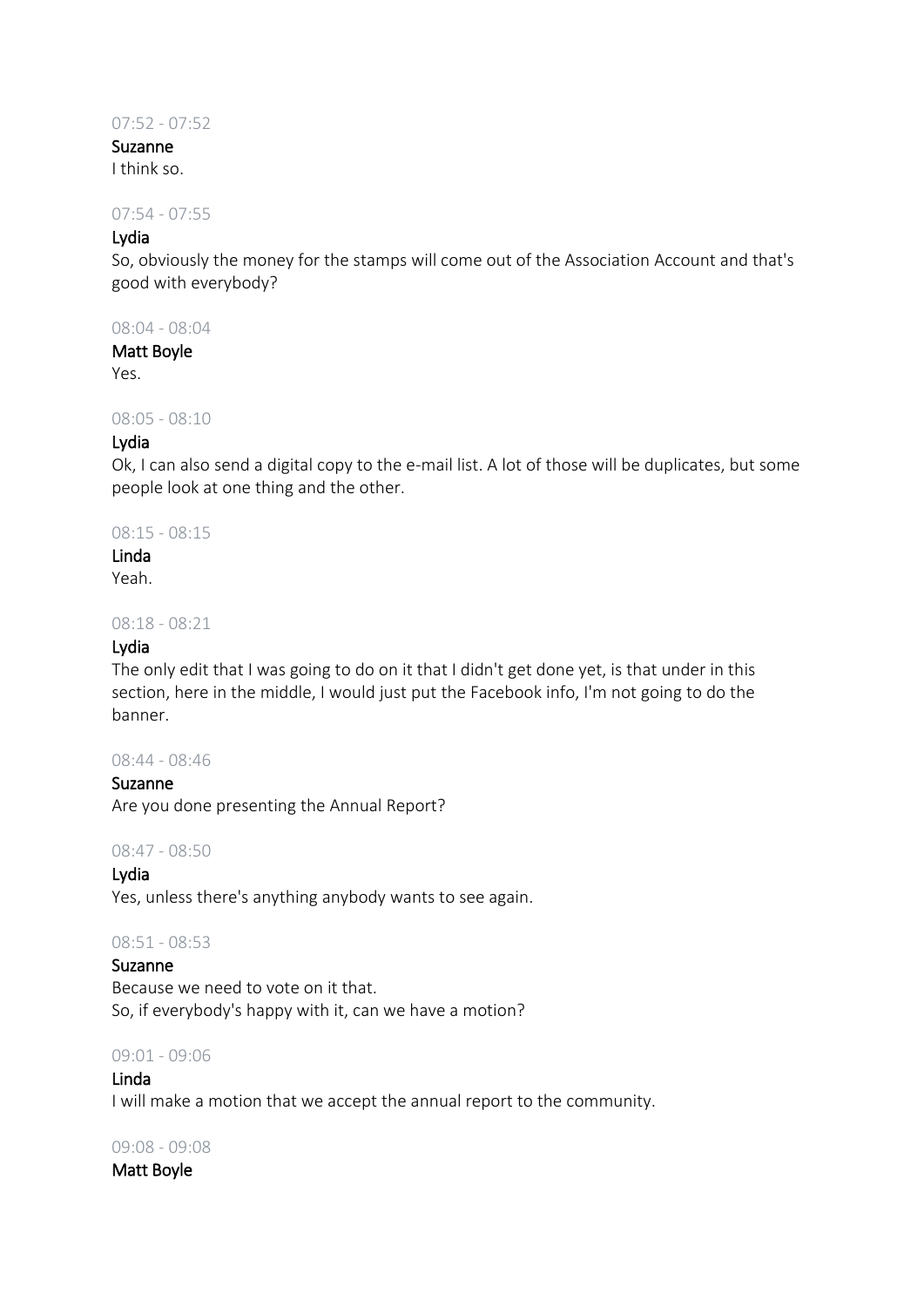I Second.

09:10 - 09:12

Suzanne And all in favor? (All Ayes)

09:35 - 09:42

### Lydia

Statistics for 2022, So since the beginning of February, we've actually had 25 new library card sign-ups at Boston.

09:43 - 09:43

Kami That's awesome.

## 09:46 - 09:48

## Lydia

Our February and March statistics, 2,000 Patron visits, circulation of 3,700, 277 Wi-Fi logins, and 140 public computer access sessions.

Correspondence, so the letters to the vendors and the business sponsors, which again, I'll talk about in a minute here, are prepared and ready to be mailed as soon as the Friends group votes on them, because they are technical coming from the Friends.

But I'll pull those up in a second.

And then the other, the only other correspondents, was a thank you letter was sent to Jennifer Warren from State Farm.

She donated the basket that was used as our grand prize for our Easter egg scavenger hunt.

The other big news, which hopefully everybody is aware of, you are reading your e-mails, the B&ECPL is going fine free.

And so they're in the process of becoming a fine free library, following trends from many other libraries across the country.

All the statistics show that items continue to be returned to approximately the same timelines. So they're not finding returns significantly overdue.

The fees that are going to be waived are overdue fees, holds fees, unclaimed, referral, and lost cards. So they will still charge for lost or damaged items, and that would include anything that is marked overdue for 21 days or more.

Those would be marked missing, and then the patron will get a notice that their account is being charged. Damaged items would also still be charged.

The other thing that they're changing is automatic renewal, so that items that are not on a waiting list and haven't been renewed their maximum number of times will automatically renew two days prior to their due date.

And item types determine the number of renewals that are allowed. So most items could rename up to three times.

We're in the process of kind of adjusting the library of things so that they won't automatically renew as many times so that somebody can technically take something out and then have like a yard game the entire summer.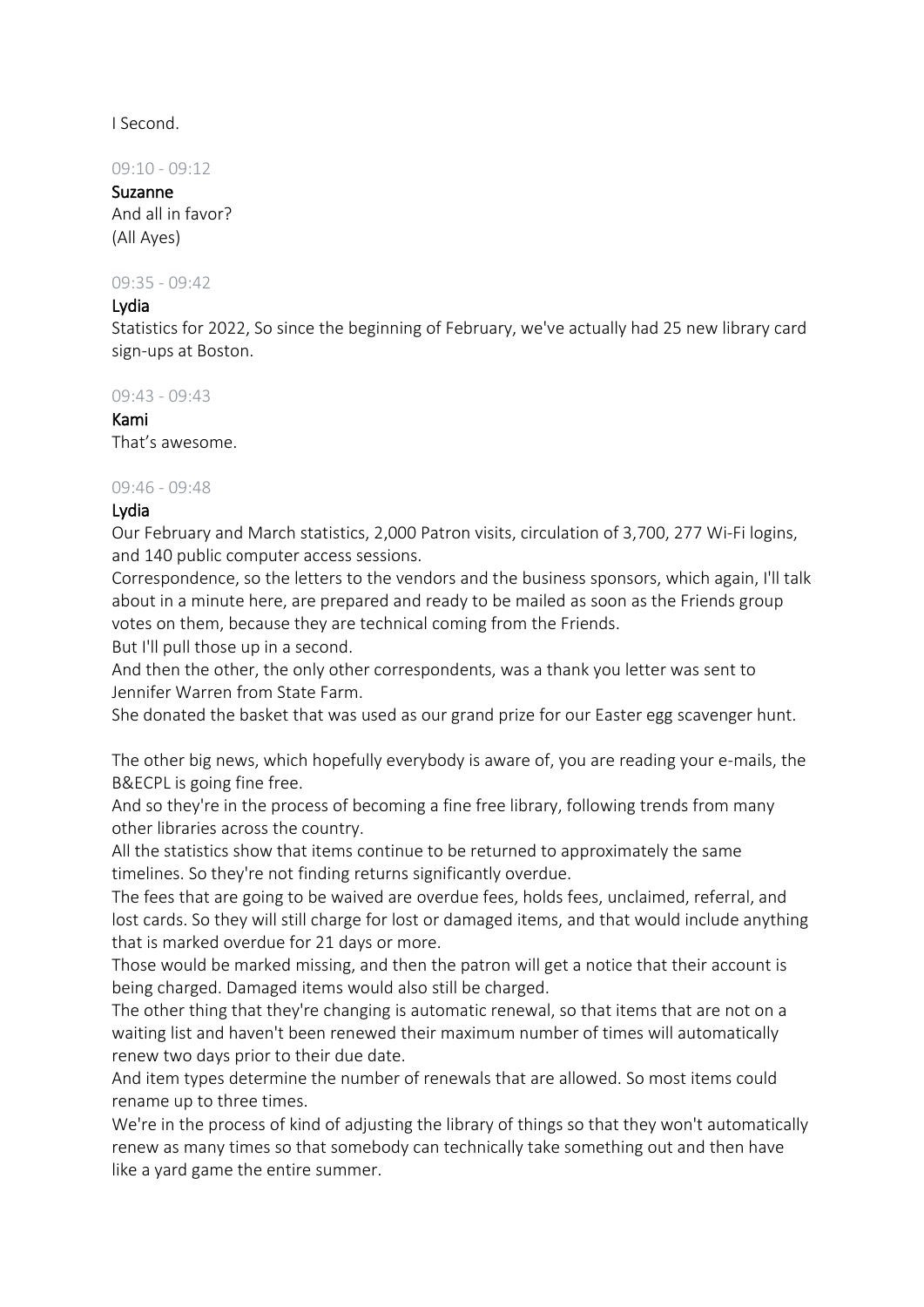We're just kind of looking for some consistency across the library system, on the library of things.

Chromebooks are also kind of exempt from that, because they can be shut down remotely. So if they're actually two days overdue, they can be shut down, the Wi-Fi hotspot and a Chromebook book can be disabled and will be disabled and then the person has to bring it back in.

Any questions on any of that?

## 12:35 - 12:35

# Linda

No.

 $12.36 - 12.38$ 

## Suzanne

I like the automatic renewal.

## 12:43 - 12:47

## Suzanne

Yeah, They send you an e-mail telling you that it's pretty nice.

## 12:49 - 12:54

## Lydia

The other nice part of that is the automatic renewal statistics are credited to the lending library. So, it makes our statistics very strange right now in that we're actually getting checkout statistics on Sundays for items that are renewing for Tuesdays, It's, it's very confusing, trying to figure it all out right now.

And we are getting credit for that, because renewals typically would have gone under our circulation statistics and with them all occurring automatically, that would have changed our circulation statistics.

Moving on to programming we're resuming some more regular in person program in the Spring. So we're going to start regular story times this week.

We've been doing monthly family story times, and craft programs, we've had a couple of adult classes as well.

We hosted an ongoing Easter egg hunt, have 48 participants in that.

It was great, and the kids were really enthusiastic about it, and then we announced our grand prize winner on Saturday. And they came right, and picked it up their prize.

We had our first Cricut Maker class, which is guided by Jennifer Borowicz. We had nine people that participated in that and they all expressed interest in additional classes.

We are working on lining those up. And the next one is going to be actually doing a vinyl transfer.

And we had a spring flower pot craft with 16 participants, and we're still doing Take and Make crafts and Drop in Craft Tables.

The summer seems to be shaping up much more hopeful, closer to normal.

We're still planning on hosting as many activities as possible outside.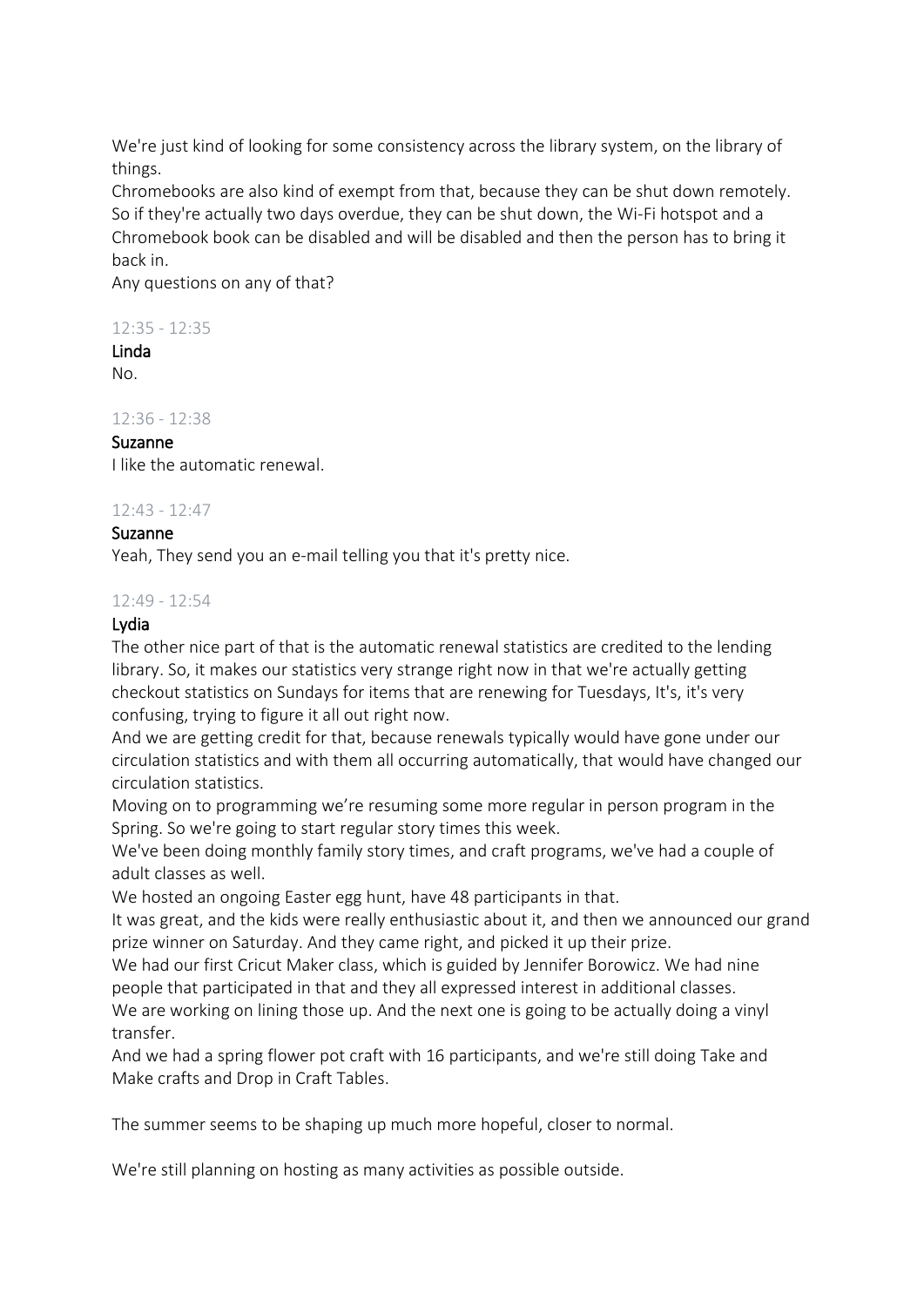We are going to be doing preschool story times, teen book club, battle books, Craft Fridays, Kids Yoga, We're going to do Bubble Day.

I have Penn Dixie lined up to do a fossil program, and then we have free summer concerts. But one of them is actually going to be a fundraiser. So that is going to be July 21st. We have one in June, one in July and one in August.

And for the summer fundraiser, we're planning on doing a fundraiser on Thursday, July 21st, from 5 to 8 at the town hall lions shelter. So, that has been approved by town, and they unanimously waived the \$75 fee for the library.

So, we have the shelter reserved, the parking lot, the restrooms will be all set. I actually was able to get the liability insurance policy also. I haven't e-mailed it to the town yet, but it is in my hands.

So I just have to send them over and that is basically, that's just required for the library to use the town hall's facility. So we're going to talk more about the fundraiser plans of friends meeting.

But we're planning on charging \$20 for our artists and vendors to set up. There has been some discussion about the amount that we should charge, but because we don't really know how many people we will get.

I think that we should keep the contribution fairly low because I know a lot of the bigger craft fairs, like a full day craft market might charge \$50. So ours is only three hours.

Obviously we want to get the word out about the event, so thoughts on advertising are always appreciated. The information is in the annual report to get that out to everybody on mailing list.

## 16:46 - 16:51

## Kami

What were you thinking I mean could we do lawn signs? Is that excessive because the venues changing and people won't know.

## 16:57 - 17:02

## Lydia

I think I think lawn signs are great and I did also reserve the sign out in front of the town hall. I have that reserved for the week, prior and leading up to the event.

## 17:22 - 17:31

## Matt Boyle

The, the Aurora players always put up a sign across from the Aurora Tops because people go up to that stoplight, before they make a turn.

So I don't know if outside of the Boston tops. You know, in terms of everybody turns out of that parking lot, seems like a high value area to put such a sign.

## 18:06 - 18:14

## Lydia

If anybody knows if anybody to ask about it, or I can call Tops. 18:15 - 18:16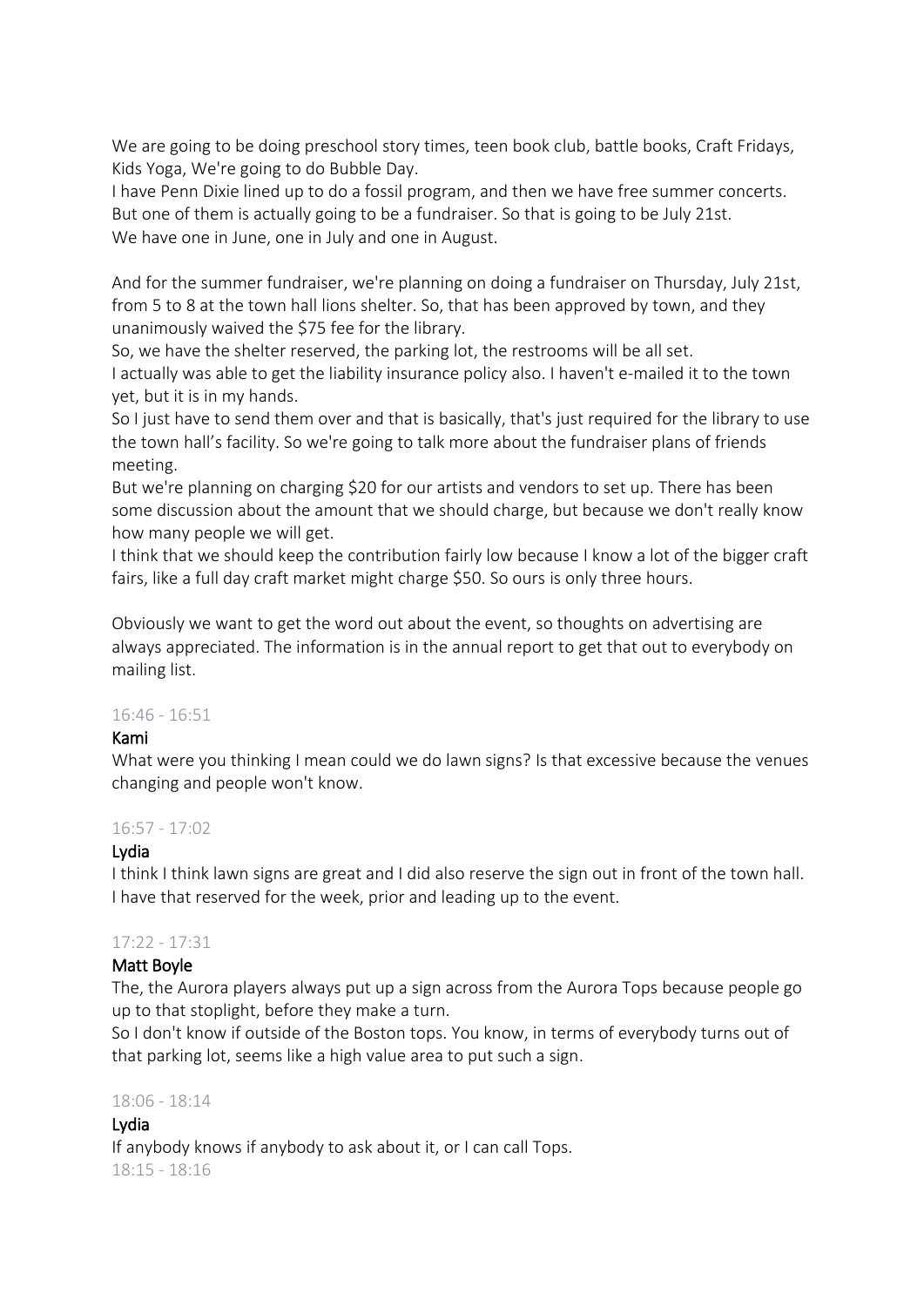## Matt Boyle

Actually it would be the business across the street, the feed store.

## 18:26 - 18:29

## Lydia

Oh, they always donate to the library, so I would assume they would let us put a sign up. Any other thoughts?

### 18:42 - 18:46

## Lydia

Ok, on to building improvements.

So I already mentioned that Vacinek fixed the roof vent.

We would like to try to get the parking lot resurfaced.

We had it lined up with M&M last fall, but they weren't able to get us on the schedule before the weather turned.

I got a call into them to see when we can get on the schedule and what the price changes might be.

So that was actually covered under the Program Equipment and Facility Improvement Initiative. Unfortunately, I think it would fall to the Association to cover any difference between 2021 estimate versus 2022 estimate costs.

So I don't know if anybody has any thoughts on what percentage increase we're willing to accept and just move forward a project, or if I need to get additional bits.

## 19:39 - 19:44

## Linda

I think it should be just we've already agreed to do it. We'll pay the difference.

## 19:57 - 20:05

## Lydia

Hopefully, sometimes they will just honor older estimates, but, you know, if their cost has changed significantly...

## 20:08 - 20:10

## Suzanne

Should we have a vote on that, do you think?

## 20:11 - 20:11

Lydia Probably.

## 20:13 - 20:18

## Suzanne

So, let's have a motion in that regard that, if there's a difference between the 2021 and 2022 pricing for the parking lot the association will cover it.

20:24 - 20:24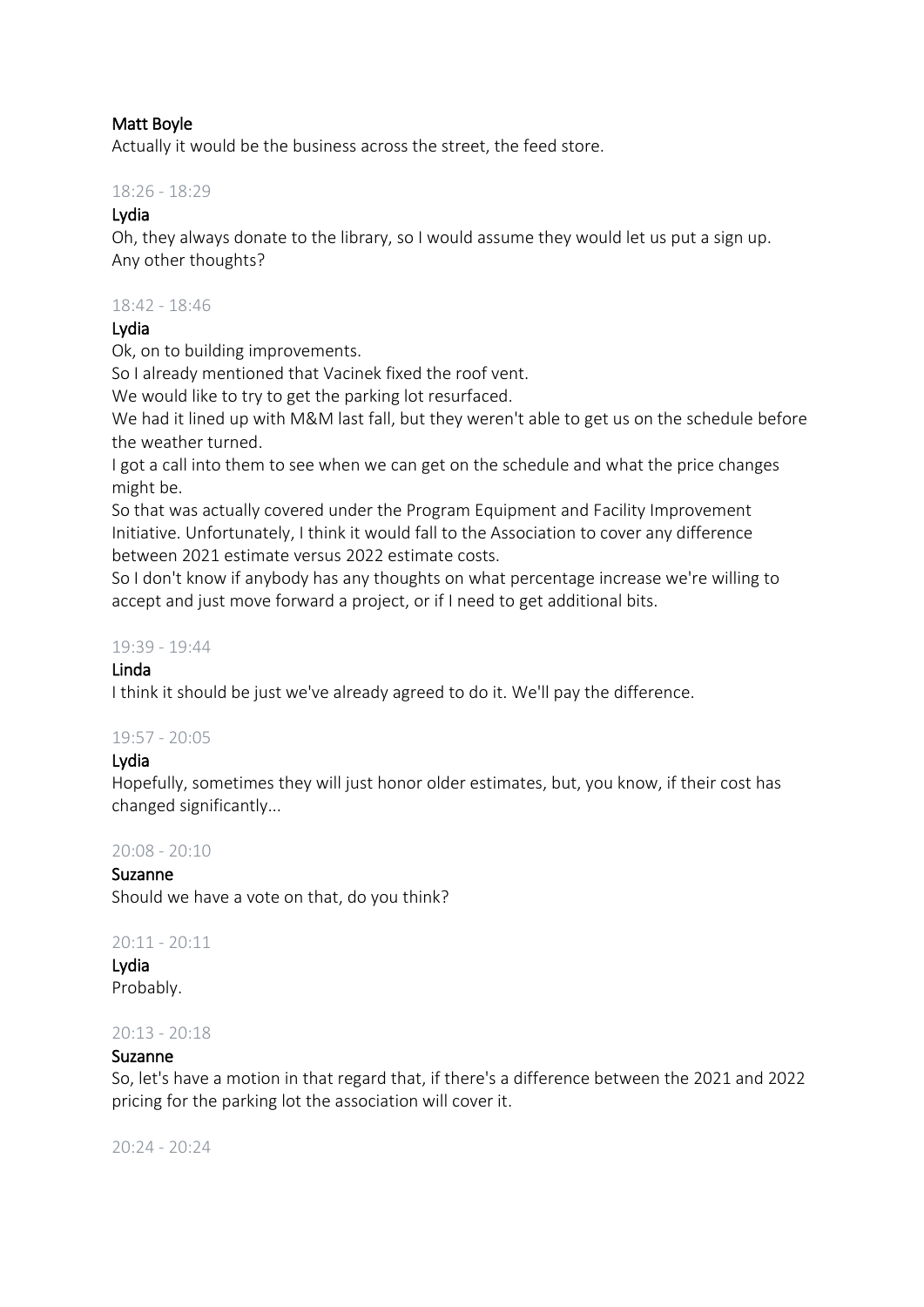## Linda

I will make a motion.

20:28 - 20:29

## Kami I'll second. (All Ayes)

## 20:49 - 21:02

## Lydia

The other part of the Program and Facility Project, whatever that long title is, was the purchase of the plastic Adirondack Chairs to have across the backyard for some of our programs. They were no longer available once the funding was approved last summer, but they are starting to show up in the stores now.

So, that would cost, assuming that they are approximately what they were last year would be \$220. So, that was already approved last year, I just wanted to give everybody a heads up with that money.

## $21:26 - 21:30$

## Lydia

Then the chimney update. So, thankfully (fingers crossed) we haven't had any bats yet this year, but it was recommended that we take down the chimney and cap it off. We have several different options for that.

So, I have, or estimates, um, I have three.

Ok, So, I Just have to figure out where I put them. Maybe I don't have it open.

Roger Mosgeller, who is the one that did the work in the basement, came in and did an estimate that to remove and dispose of the chimney would be 2100.

He's the only one that actually talked about having a bat vent, so that if there are any bats currently inside, they can get out.

Nobody else seems too terribly concerned about that, which kind of makes me a little nervous.

He also talked about the option of leaving the chimney in place but basically placing an internal cap. But he didn't think that was the best option because of the ongoing maintenance on the chimney.

Yes, there was this Friendly Chimney and Home Maintenance: They didn't provide me with a written estimate but their verbal estimate was \$5000, way out of line with the other estimates. Vacinek said \$2500.

And then this Queen City Chimney: all his options were to leave the chimney in place and repair around that. He does have a guarantee on the different options.

The chimney is not like going to fall down and crush to anybody.

But it is like the all the mortar is just continually coming crumbling and will continue to crumble unless it is constantly maintained basically.

Do we want to preserve the chimney because it's part of the building and part of the historic look of the building or do we just want to take it down?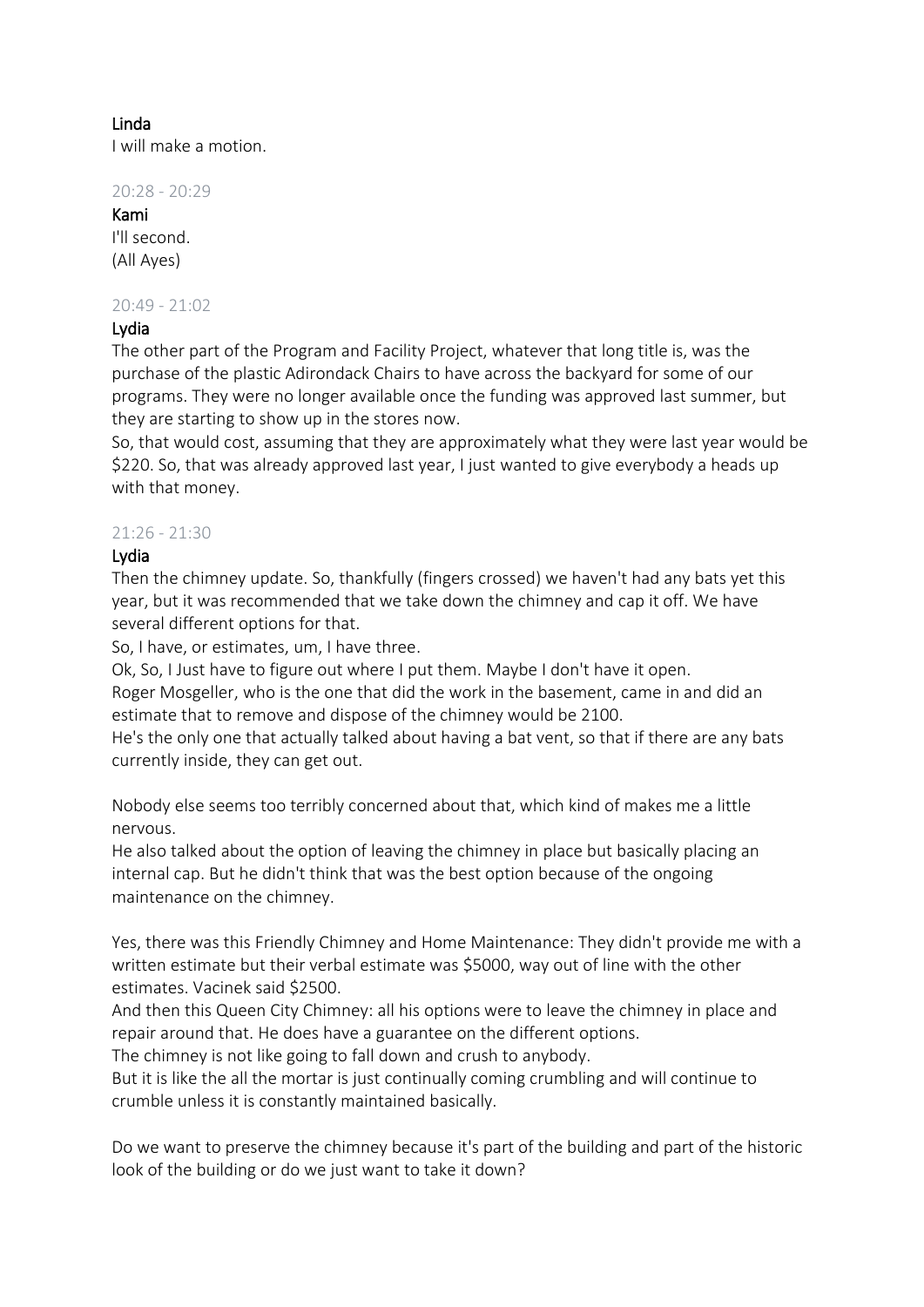So, this is Roger's estimate for tearing down the chimney, putting in the bat vent and screening the spinning roof vents Leaving the chimney in place would be approximately the same cost too.

The next proposal, is basically the same thing, just a little bit more expensive.

Then this is the Queen City estimate. I mean he has spent a lot of time coming up with the different options, but they are very complex.

## 24:38 - 24:42

## Kami

Well, I vote for Roger because he helped us build our house, and he's our good friend. And I know that you can count on him. And if anything were to go awry, you know you can contact him immediately.

## 24:50 - 24:57

## Lydia

He got right back to me, too.

This guy from Queen City took a lot of time and he was very adamant that he thought the chimney should stay, but it took him a long time to get the estimates back to me, and there was a lot of back and forth.

## 25:15 - 25:20

## Suzanne

Now, I have a question about the historical part of our building.

It's just historical to us, right, it's not listed on any state or county or town or anything list of historical buildings, right.

## 25:33 - 25:35

## Lydia

I don't know, I will double check this before we start tearing it down.

I don't think there's any issue with taking it down because this isn't grant funding.

So when we do grant funded projects, if there's ground disturbance or any work on our building, we have to get state historic preservation approval.

I think this is a separate issue, but I will double check with Ken about that, before hiring anything now.

26:05 - 26:06

#### Suzanne Yeah.

## 26:12 - 26:16

## Kami

I think if you don't tear it down, you're always going to be worried.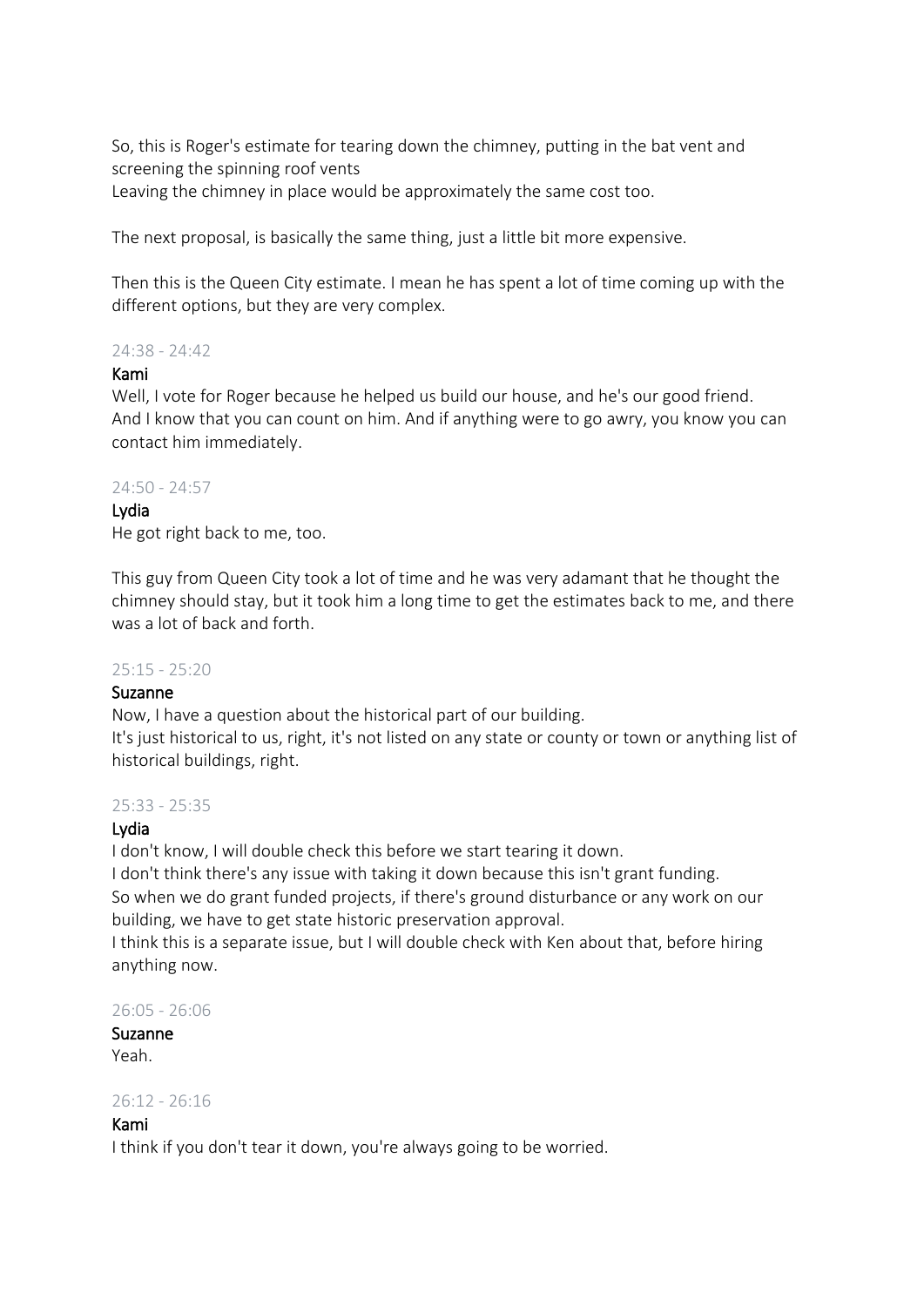Of course, check for the historical value, but.

26:26 - 26:30

### Kami

But if the option is available to take it down, I'd definitely vote for taking it down.

### 26:31 - 26:34

### Linda

I say to take it down so you don't have to worry about it.

## 26:44 - 26:49

Suzanne Should we put a vote on that?

#### 26:50 - 26:56

### Lydia

It doesn't hurt to do a vote on then if anyone harasses me about taking the chimney down I can say the board voted on it.

### 27:02 - 27:11

### Suzanne

So, we need a motion to take the chimney down as long as there is no historical reason to leave it up.

Is that wording good? Ok, so go ahead.

#### 27:18 - 27:19

Kami Ok, I make a motion.

27:20 - 27:21

Linda I will second.

27:21 - 27:23

Suzanne Ok, and all in favor: (All Ayes)

27:32 - 27:33

Kami Cruising along tonight.

### 27:33 - 27:36

#### Lydia

Yeah, I know, I gotta start talking slower. And then the general consensus there, too, is to go with Roger.

27:46 - 27:47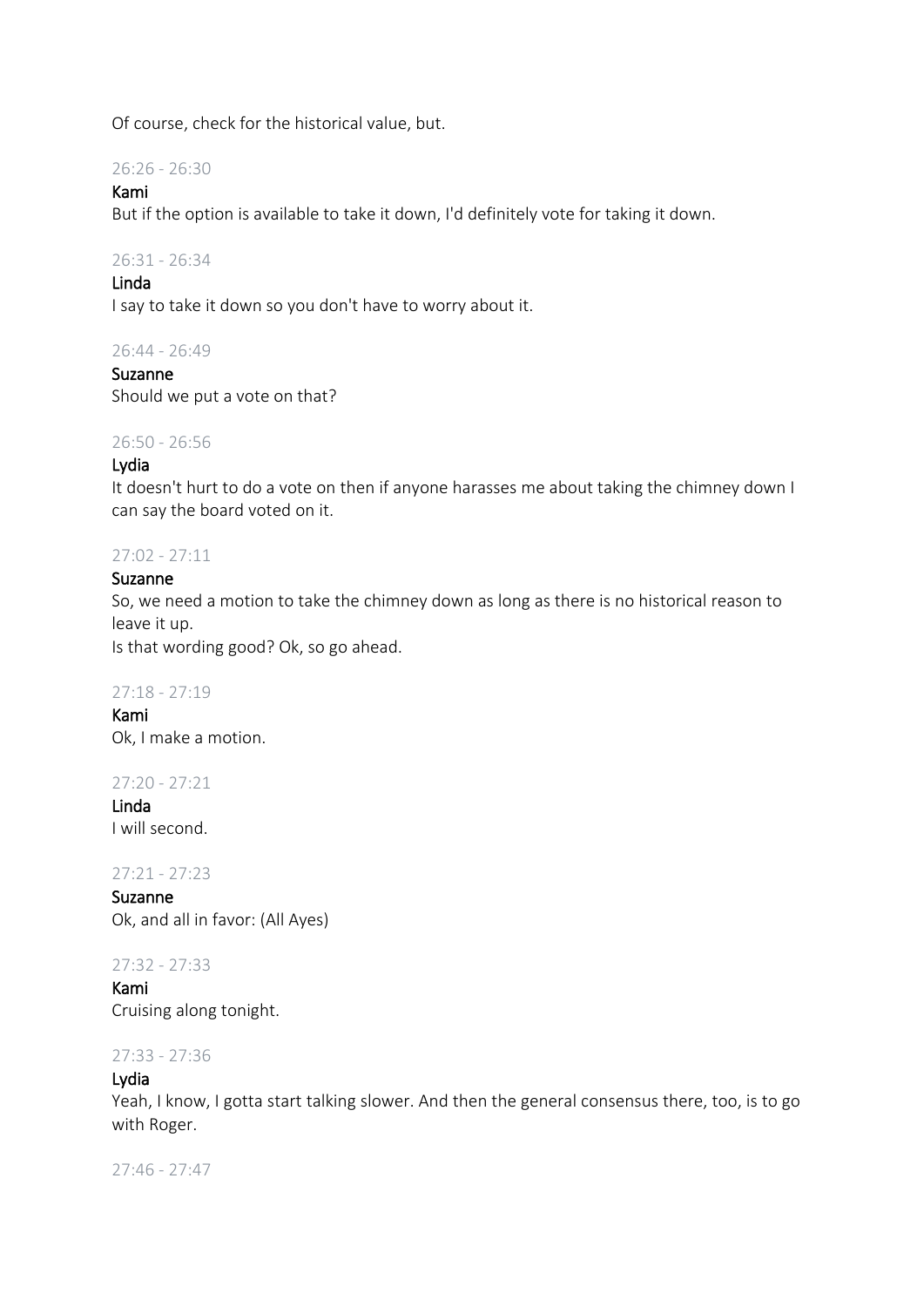## Suzanne

Yes.

### 27:50 - 27:53

## Lydia

I mean, he is also the cheapest, and we have had him work here before. He was also the only one that talked about setting up a scaffolding for safety, so I didn't really mind that part of it either.

Then we discussed it back at the February meeting, too, but the rules of conduct have been updated. We accepted them last time.

I just wanted everybody to be aware of the update on it.

Which, again, this one is apparently not open. Now, I swear, I had all of these open.

### 28:36 - 28:37

### Kami

That's Ok, we can't fire you.

#### 28:38 - 28:38

### Lydia

Well… All right, there we go.

Can you all see this now? And this is all in response to the First Amendment audits.

So most of that is all the same. It's really just this second page.

This is largely gathered from other libraries that have dealt with First Amendment audits. I think everything makes sense, and it's fairly clear.

And it's also not too extreme.

And it's not, like a policy that we have to enforce and take anybody who's got a cell phone with them out of the library. We want it to be something that's enforceable if we need it to be, but not something that becomes a burden.

### 30:31 - 30:31

Suzanne Yeah.

30:32 - 30:34

Lydia Any questions on any of that?

30:35 - 30:35

Kami Nope.

30:37 - 30:37 Lydia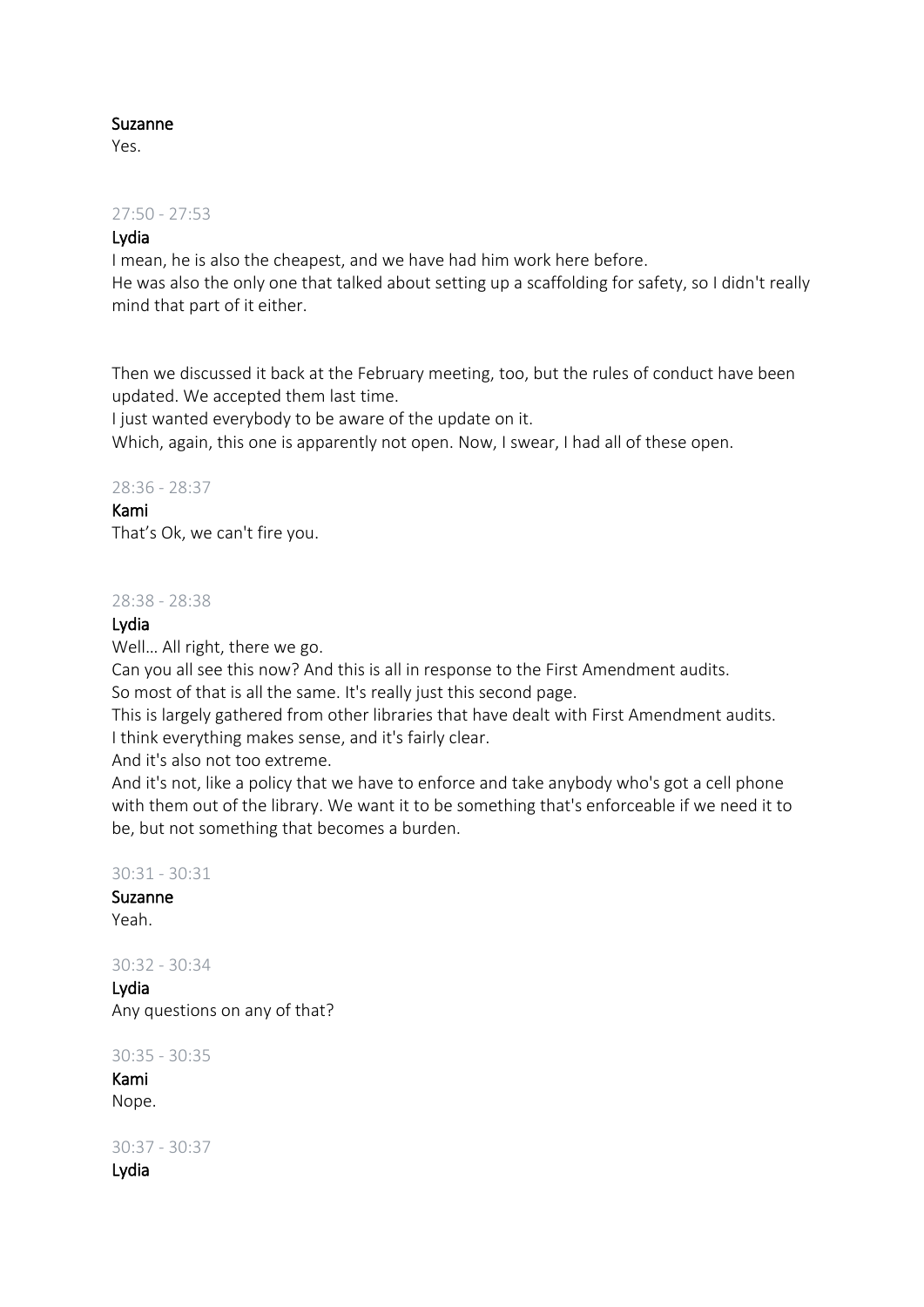Ok.

30:39 - 30:39

Linda It looks good.

#### 30:41 - 30:54

#### Lydia

And then I just put in, you know, the statement from B&ECPL because they had sent that to us as far as the ALA Bill of Rights, and code of ethics, and all of those things.

This the only other thing is the ACT meeting coming up on May 7th. Each library was asked to submit a brief summary for the new System Director, John Stares.

This is Boston submission and our pictures that I submitted.

I don't know exactly which they'll include, because they said to only send 3 pictures, but, obviously there are more.

And then, the information is here, and, again, they asked for each answer to be limited to two lines for answer, had to be very brief.

#### 31:52 - 31:54

#### Suzanne

So I'm going to that meeting. If anybody would care to join me, invitation is out there.

#### 32:02 - 32:07

#### Linda

Is this John Spears somebody that was in our library or are we bringing somebody in from outside?

#### 32:11 - 32:15

## Lydia

He was the Director of the Pike's Peak library system in Colorado I believe.

#### 32:21 - 32:28

#### Suzanne

He has a very different background, I think, than Mary Jean's or what we would have expected too. So, it'll be interesting.

#### 32:31 - 32:33

## Matt Boyle

I have family in Pikes Peak. So I'll ask for the Lowdown.

#### 32:42 - 32:44

Suzanne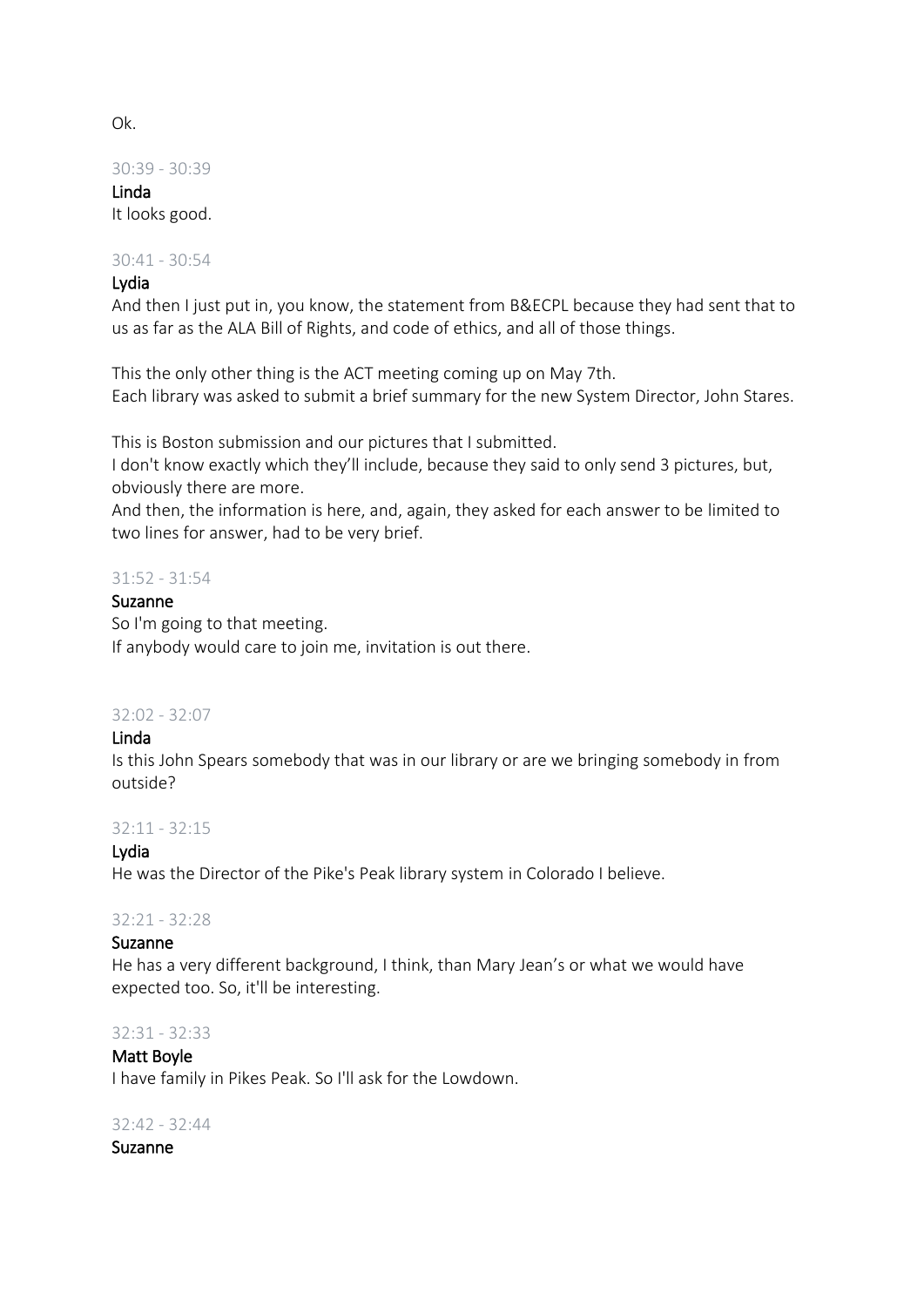He's already hired, though.

32:46 - 32:47

Matt Boyle Well, sorry.

32:56 - 33:11

## Suzanne

I was going to say, I have a friend who's on the ACT board, and I said to her recently, I told her I was coming to this meeting, and I said to her, You don't have to sit through 37 library presentations of this do we and she said, No.

She said that it's her understanding that a few will be picked to be in the PowerPoint presentation not all 37.

So keep your fingers crossed for me, because I may leave early.

Anybody wanna go with me?

33:42 - 33:44

Lydia I would, of course, but I can't that day, there's no way I can make it work.

 $33.51 - 33.52$ 

Suzanne I understand.

#### 33:53 - 33:55

Lydia Now as long as we have somebody there representing us that's good.

33:55 - 33:56

Suzanne Yeah. For sure.

## 33:59 - 34:01

Lydia That's pretty much everything I have.

## 34:04 - 34:06

Suzanne President's Report. Ok, that's all I had to say: what I just said, so we're done with that.

## 34:16 - 34:21

## Suzanne

So, I guess we can adjourn the meeting if we have a motion to adjourn.